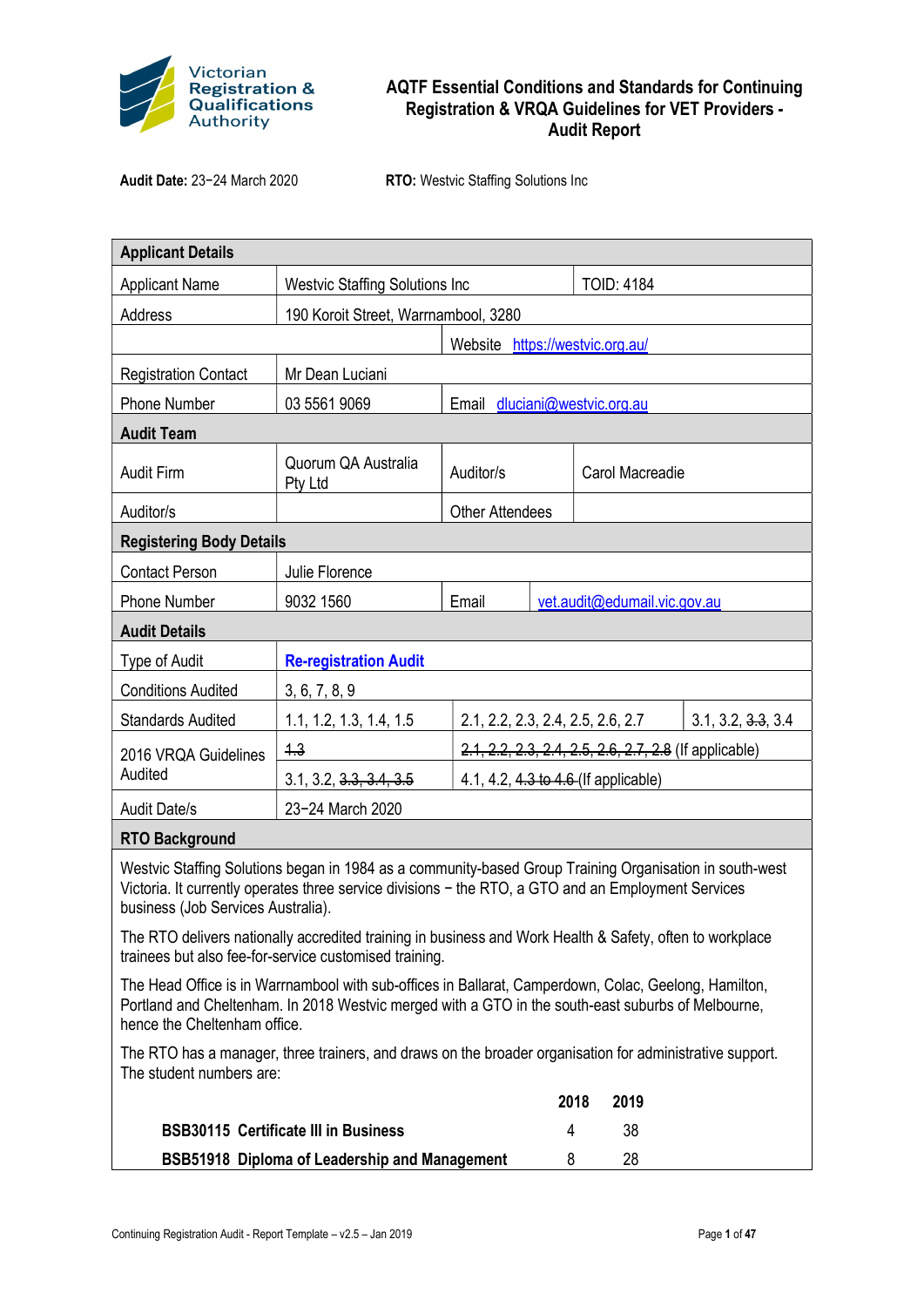

## AQTF Essential Conditions and Standards for Continuing Registration & VRQA Guidelines for VET Providers - Audit Report

Audit Date: 23−24 March 2020 RTO: Westvic Staffing Solutions Inc

The BSB30115 students include school-based trainees. The BSB51918 students are all with a single employer and are fee-for-service.

The RTO plans to stay focussed on improving outcomes in their current areas of delivery.

| <b>Qualifications/Units Audited1</b>               |                                                                    |                                  |  |  |  |
|----------------------------------------------------|--------------------------------------------------------------------|----------------------------------|--|--|--|
| QUALIFICATION/UNIT OF COMPETENCE/ACCREDITED COURSE |                                                                    |                                  |  |  |  |
| TGA Code                                           | Qualification/Unit of Competence/Accredited<br>Course (as per TGA) | <b>Delivery Site</b>             |  |  |  |
| <b>BSB30115</b>                                    | <b>Certificate III in Business</b>                                 | Warrnambool, workplaces          |  |  |  |
| <b>BSB51918</b>                                    | Diploma of Leadership and Management                               | Workplace delivery only - Ararat |  |  |  |
|                                                    |                                                                    |                                  |  |  |  |

| <b>Interviewee(s)</b> – Staff name and position; employer name and position |                                                        |  |  |  |
|-----------------------------------------------------------------------------|--------------------------------------------------------|--|--|--|
| Leanne Parker                                                               | RTO Manager                                            |  |  |  |
| Ciaran Keegan                                                               | Trainer, BSB30115 Certificate III in Business          |  |  |  |
| Bronwyn Mills                                                               | Trainer, BSB51918 Diploma of Leadership and Management |  |  |  |
|                                                                             |                                                        |  |  |  |

| <b>Permanent Delivery Sites -</b>                                                    | Yes | No |
|--------------------------------------------------------------------------------------|-----|----|
| Do the RTO's permanent delivery sites match the information provided by the<br>VRQA? |     |    |
| If 'No', please provide amended details below:                                       |     |    |

| Third party Arrangements -                                                           | Yes | <b>No</b> |
|--------------------------------------------------------------------------------------|-----|-----------|
| Do the RTO's third-party arrangements match the information provided by the<br>VRQA? |     |           |
| If 'No', please provide amended details below:                                       |     |           |

<sup>&</sup>lt;sup>1</sup> Samples have been selected in accordance with the VRQA VET Audit Sampling Methodology